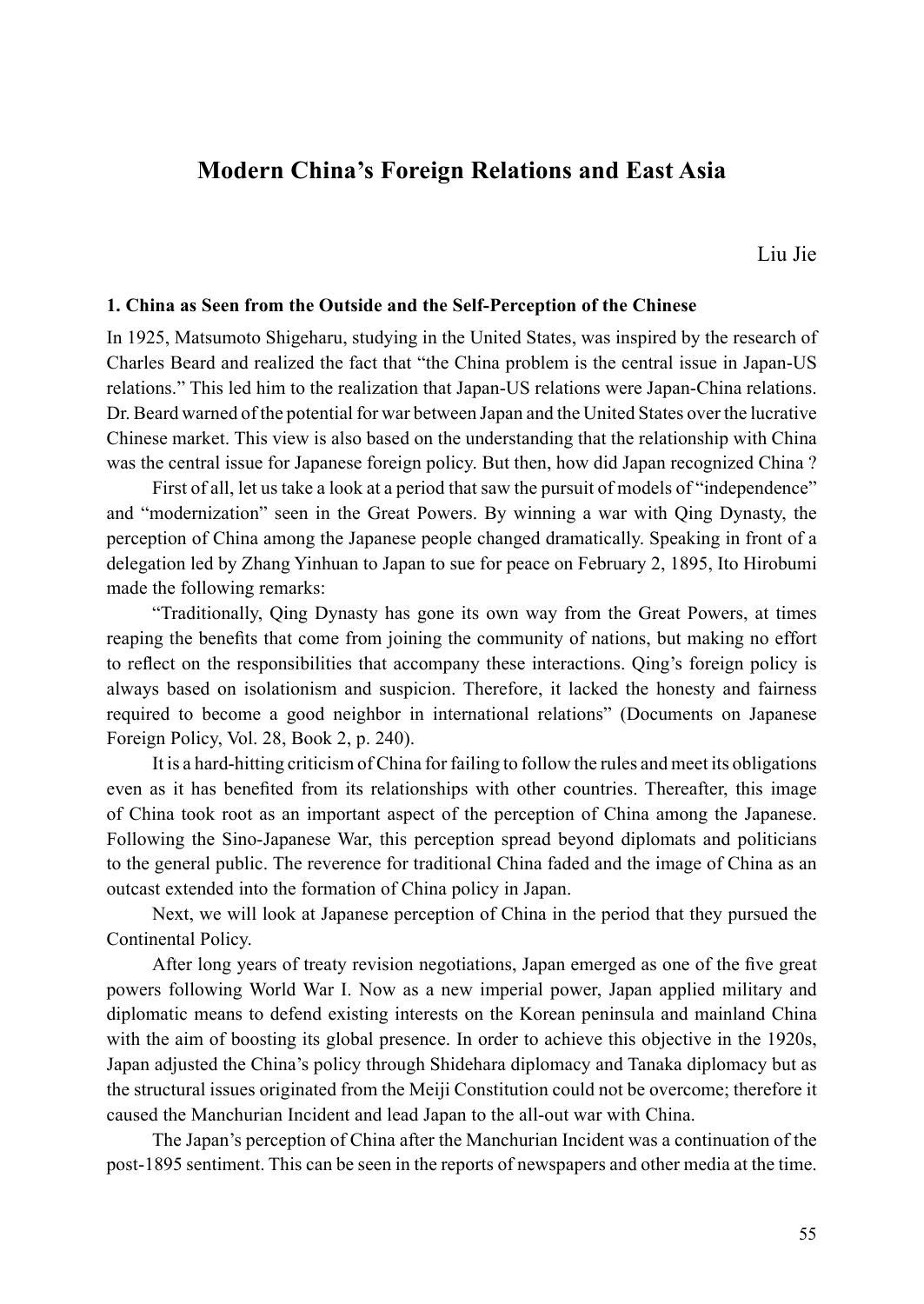In 1929, the Chinese Nationalist government, having achieved national unity for the present, strongly appealed for revisions to the trade treaty with Japan. The Japanese government, recognised this new government, needed to handle its request seriously. Japanese public opinion was mostly in favor of revision. However, the pages of newspapers revealed distrust of the Nationalist government and its foreign policies. To give one example, the following commentary was published in the *Kokumin Shimbun* of May 17, 1929:

"What we expect from China is honor in the international community: in other words, that it respects its treaties. Even the Nationalist government has deliberately breached of trampled on a number of treaties. For example, under the treaty it was supposed to open a concession in Shandong, yet not only has it failed to adhere to the treaty to date, it has frequently ignored the treaty in a thousand other ways, be it improper taxation, violent occupation of the concession or non-repayment of contractual loans. These treaty aggressions are damaging international confidence in China and are tremendously damaging to the position of China in treaty revisions (*Kokumin Shimbun*, Newspaper Clippings Collection, Research Institute for Economics & Business Administration, Kobe University).

Leaving aside the evaluation for this article in contemporary context, it is true that its skepticism about China's international credibility. Following the Manchuria Incident in October 1931, *Asahi Shimbun* ran an opinion piece that wondered, "*What is China?*." The gist of the piece was to criticize the handling of the Manchurian Incident by the League of Nations Council and to justify the Japanese Army's actions in Manchuria, but it reflected the general sentiment towards China in the media. It asked, "What we want to ask the League of Nations Council is, what is China? In other words, 'no matter whether today's China fits the definition of "organised peoples" as found in the preamble to the Covenant of the League of Nations, it is true that China would not respect any treaty obligations. Not only China has the slightest "sincere intention to observe its international obligations," it has no government in place with the ability to respect treaty obligations.' (*Asahi Shimbun* morning edition, October 21, 1931) In reply to the question "What is China?," the piece stated, "this question voiced at the Washington Conference by the French representative still remain fresh today and so as tomorrow. Maybe it is a neverending questions."

Which brings us to today. The Genron NPO (the Japanese think tank) and China International Publishing Group conduct a joint survey every year in Japan and China. According to the results in 2020, 89.7% of Japanese people had either an unfavorable or relatively unfavorable impression of China. The second most commonly-given reason after "China's actions around the Senkaku Islands" was "acting outside the international rules." A Japanese researcher warns, "There is a vicious cycle at play in which China's military buildup leads to global unease, making China to feel that the world is pursuing a containment policy, which leads to further Chinese military buildup. This is the scenario of 1930s Japan." Some Japanese researchers warn that China must not follow the path of prewar Japan (Kokubun Ryosei ed., *Chugoku wa, Ima* [China today]. And Iokibe Makoto also notes:

"In addition to the success of the 2008 Beijing Olympics, China prop up the global economy with a massive 4 trillion yen stimulus package after the Lehman collapse. This triumph boosted China's ego, with growing calls to move away from Deng Xiaoping's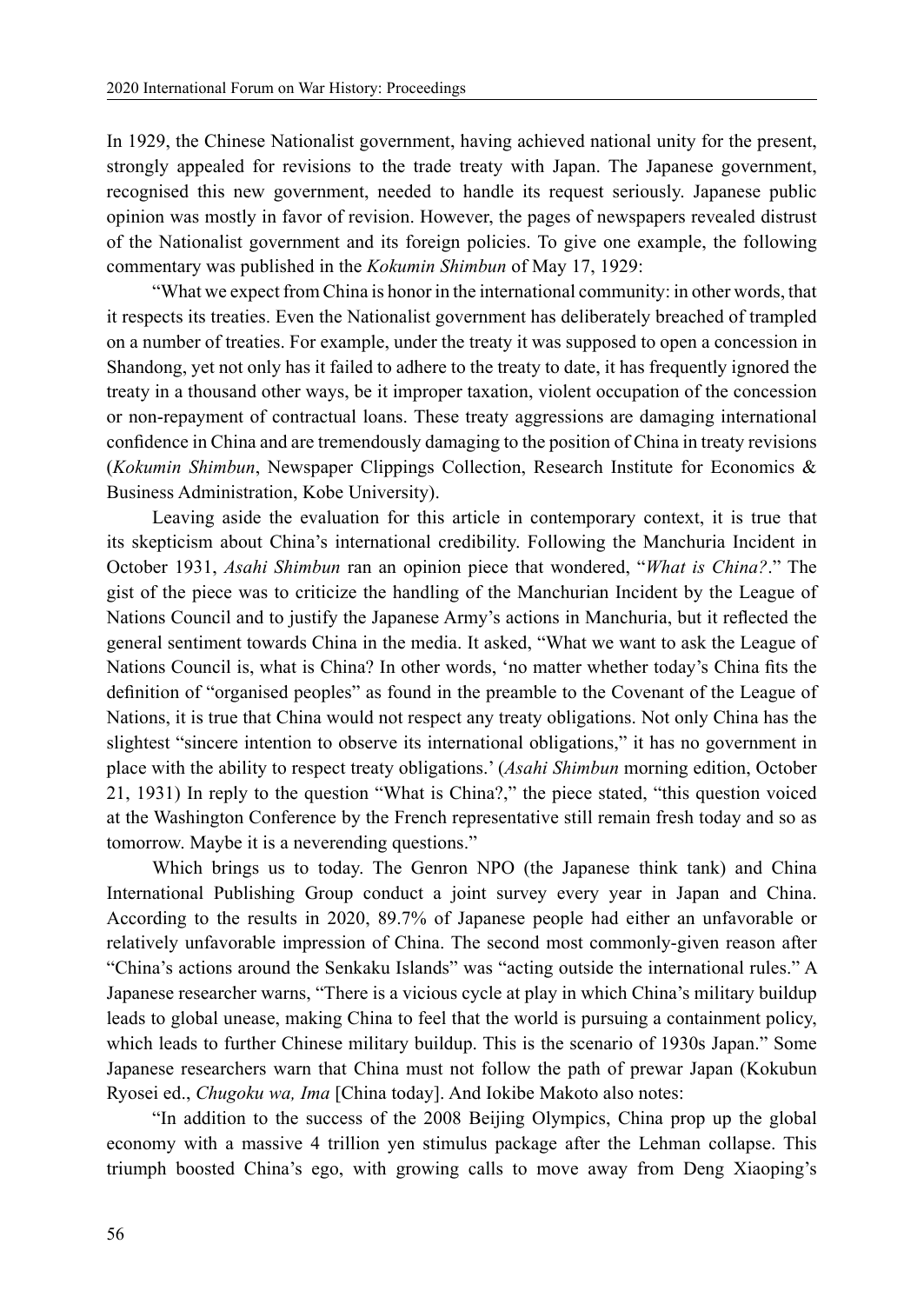doctrine to 'keep a low profile and bide your time (韜光養晦)' from 2009. China's maritime expansion ramped up. It challenged Japan's effective control with incidents over the Senkaku Islands in 2010 and 2012. Therefore, China forcibly reclaimed atolls and fortified the coast of South China Sea around 2014. These efforts by China to dominate the key international sea lanes of the South China Sea ignited strong international opposition. Surely using power to expand its own dominance is no different to previous German and Japanese efforts to achieve superpower status" (*Mainichi Shimbun*, Tokyo morning edition, November 9, 2018).

Japan did view China as a "problem" before the First Sino-Japanese War, but after the Manchurian Incident, China and the United States recognized Japan as their common problem. A century on today, things have changed to the point that China and the US are viewed by themselves and others as strategic competitors. While the China-US standoff sharpens, the core issue of a Japanese foreign policy that centered on the Japan-US alliance continues to be the China problem. As we near the 80th anniversary of the end of World War II, Japan is strengthening the alliance with US, exploring ways to maintain friendly relations with China while remaining vigilant about Chinese foreign policy.

On the other hand, China is aiming to become the leading nation in the world. However, it is unclear whether China shares the recognition of requirements for global leader. When discussing the history of China since 1949, the Chinese media use formulaic expressions such as: "Mao Zedong made China independent, Deng Xiaoping made China rich, and Xi Jinping made China strong." The belief is that a country needs to be a "major country" to lead the world, but the problem is the meaning implied by "major country." The Chinese people believe that power comes from economic and military strength. Zhou Enlai once propounded the Four Modernizations of "industry, agriculture, national defense, and science and technology." Contemporary China's major country concept derives from those Four Modernizations. However, some intellectuals are calling for a fifth modernization, "political modernization." They argue that the modernization of politics, or democratization, is essential if China is to join the international community as a major power.

The historians are also discussing about these modernizations. The controversy since the 1980s over the "revolutionary," "modernization" and "civilization" views of history is not only the issues to search the true nature of China's modern history but also to figure out the history of China's foreign relations and how to position China itself in the future international community.

Reviewing the changes of Chinese historical perspective, from the end of the 1970s to the early 1980s, China moved onto a path to modernization, but also its historical perspective switched from a "revolutionary" to a "modernization." And the model for China's modernization was post-Meiji Restoration Japan. As we know, Japan after the Meiji Restoration experienced the First Sino-Japanese War, the Russo-Japanese War, the Manchurian Incident, the Second Sino-Japanese War and the Pacific War. However, in the early 1980s, China was more interested in how Japanese modernized than in its war history. What was called the modernization perspective represented a big step forward in historical research on modern China. Later, the historians like Yuan Weishi would focus on a "civilization" view of history. Yuan viewed the Boxer Rebellion as an "anti-civilization event." This was a new perspective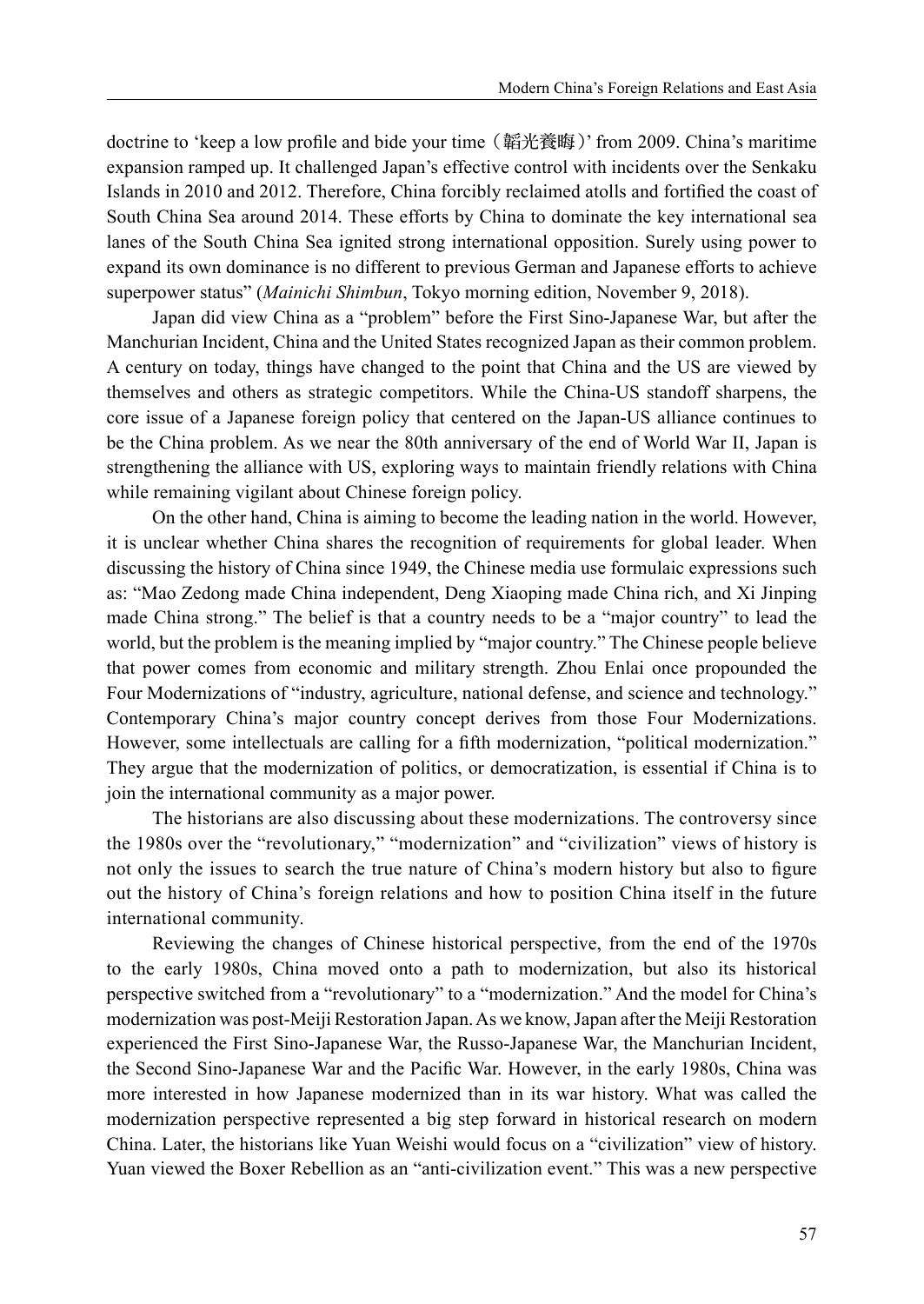on the Boxers that previously seen as a patriotic movement. For Yuan, the "rule of law" is the symbol of modern civilization and he makes the case that the modern history of China should be measured against the standards of rule of law and individual freedom: "Law is the crystallization of human civilization, the rules that govern society. And international treaties are legally binding. No matter how minor power and its people criticized these rules and treaties that created by the great powers, we must honor them until they are revised. Otherwise, the behavior that disregard these orders would lead unfavorable outcomes for weaker nations and for common people."

With regard to the history textbook controversies, Yuan also points out that before pointing fingers at Japanese side, China needs to consider the issues of its own textbooks.

And in 2021, China launched a project to fully restore traditional culture by 2025. According to the State Council, the representative values of the Chinese traditional culture to be restored are benevolence, people-centricity, honesty, justice, concord and harmony but at this stage, there is a lack of clarity. Above all, how will China reconcile traditional Chinese culture with the common values of the international community? There does not seem to be much awareness of the issue.

#### **2. "Reconciliation of Historical Interpretation" for a Better Security Environment**

Reviewing the post-war history of reconciliation between China and Japan, three stages can be observed. The first stage was government-to-government. After the war, the Japanese government sought reconciliation between nations as a way to break the shackles of war and colonialism, while striking a balance with domestic politics. The Treaty of "Peace" between the Republic of China and Japan in 1952 recognized "the need for a settlement of problems that have arisen as a result of the existence of a state of war between them" without touching on the matter of war responsibility, merely declaring the state of war to be terminated. Neither did the Treaty on Basic Relations between Japan and the Republic of Korea of 1965 mention any regret for the colonial occupation.

As for Sino-Japanese relationship, Japan initially decided to establish diplomatic relations with the ROC government in Taiwan rather than the PROC government in Mainland China because of its aversion to a socialist political system. However, Prime Minister Tanaka Kakuei, who visited China in 1972, declared that "the Chinese Communist Party is socialist" but the socialists are not monolithic group, and "the Japanese people have gradually come to understand that Chinese socialist will not invade them" (Takeuchi Minoru, *Nichu kokou kihon bunkensyu* [Basic Documents on China-Japan Relations] (Sososha Publishing House, 1993), p. 227). Tanaka launched the normalization of relations with the People's Republic of China. For Japanese people at the time, the image of China was of a neighbor with deep historic and cultural ties, rather than "socialist." The presence of the strongly communist Soviet Union also served to lighten China's communist image. Above all, for Japan, which faced the Northern Territories issue with the Soviets, China was a "friend" that shared a common enemy: Soviet Union, given their intense antagonism at the time. A factor in the normalization of Japan-China relations was the historic links between Japan and China, but mutual strategic thinking also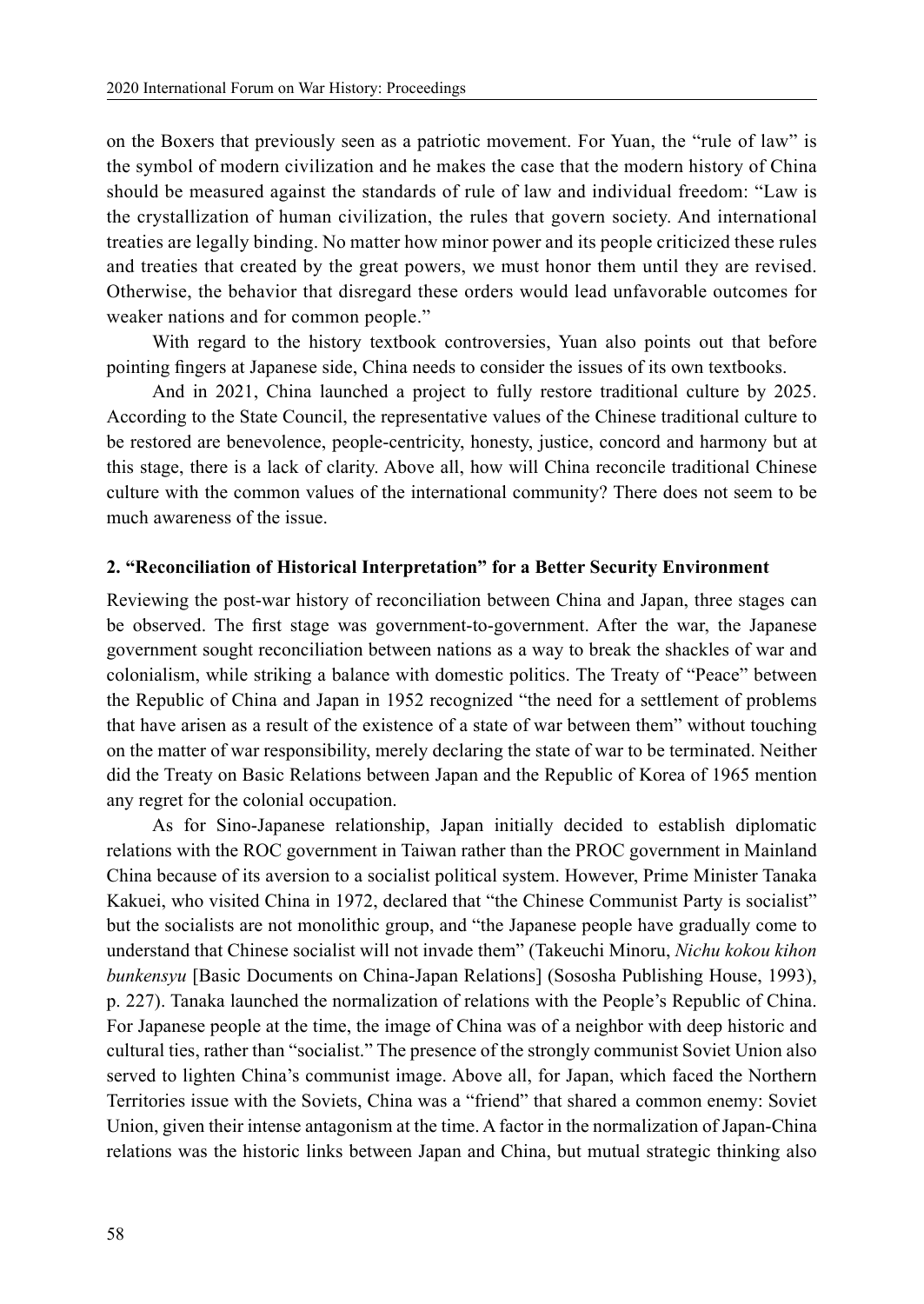played its part. Of course, it is undeniable that the sudden détente between the United States and China exemplified by the visit of President Nixon to China was also a strong tailwind for the normalization of ties.

As such, the Japan-China Joint Communique of September 1972 includes the phrase, "The Japanese side is keenly conscious of the responsibility for the serious damage that Japan caused in the past to the Chinese people through war, and deeply reproaches itself," as well as the statement that "The Government of the People's Republic of China declares that in the interest of the friendship between the Chinese and the Japanese peoples, it renounces its demand for war reparation from Japan," show that both countries intended to achieve not just legal settlement but a psychological and emotional reconciliation of peoples. For a time there was broad sense of relief that the historical reconciliation with China had been achieved from the Joint Communique and the restoration of the diplomatic relationship. But as the track record to date shows, the Joint Communique was no more than the start of a reconciliation process with no end in sight.

The second stage is the reconciliation among the general population. In the early era of PROC, people had forced to obey and worship the first generation of revolutionaries such as Mao Zedong and Zhou Enlai. Therefore the feelings of the reconciliation led by the government's strategy filtered down to the people widely. In the 1970 and 1980s, Japan and China enjoyed an unprecedented honeymoon. The first textbook controversy of 1982 and the Prime Minister Nakasone's visit to Yasukuni Shrine in 1985 were not enough to stem the tide of reconciliation among citizens of both countries. According to Prime Minister's Office public opinion survey on foreign policy released on March 15, 1987, in response to the question of which country people felt most affinity with of the United States, the Soviet Union, China and the Republic of Korea, 68.6% of Japanese people chose China. It was followed by the US (67.5%), Republic of Korea (39.7%) and the Soviet Union (8.9%). Common factors in this feeling of friendship with China shared by so many Japanese people included historical and cultural affinity and a sense of guilt for being wartime aggressors. The Japanese who endorsed China's modernization policy expected that if China advanced modernization, Japan and China would be closer together in terms of values.

However, diplomatic normalization and the achievement of some reconciliation between the people of China and Japan did not mean the whole issues disappeared. Even though the gap of the historical perception on modern history had become obvious, the high-level political judgment of Mao Zedong and Zhou Enlai papered over this cracks. The Senkaku Islands dispute, which might have derailed normalization negotiations, was put to one side. In the process of the negotiations, there was basically no room for intervention from intellectuals (researchers). The leaders of both side did not show any interest in forming a consensus backed up by academic knowledge.

Nevertheless, the Japan, China and Korea made progress with their reconciliation of history. In October 1998, President of the Republic of Korea Kim Dae-Jung made an official visit to Japan as a State Guest. In talks with Prime Minister Obuchi Keizo, agreement was reached "to raise to a higher dimension the close, friendly and cooperative relations between Japan and the Republic of Korea which have been built since the normalization of their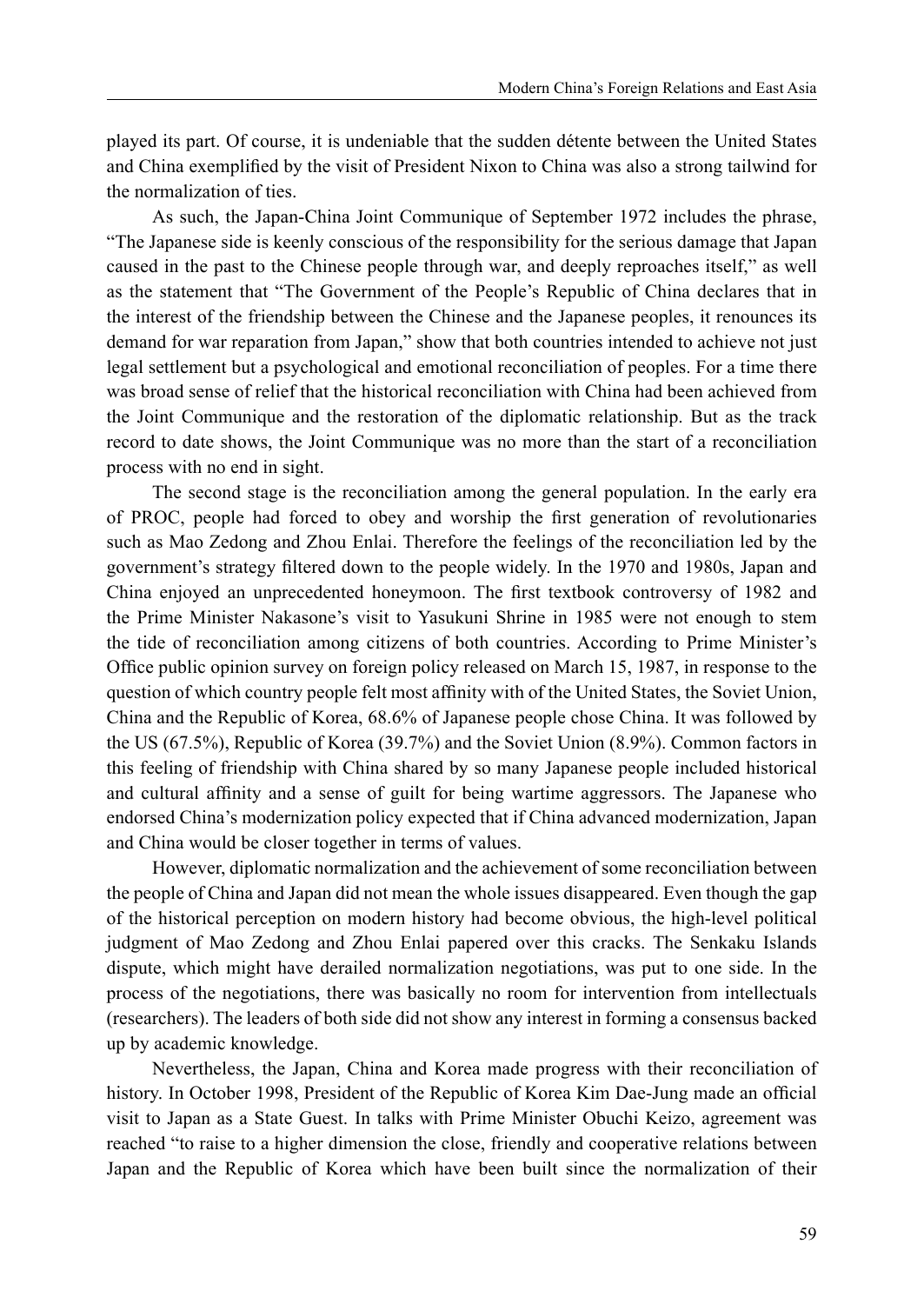relations. . .so as to build a new Japan-Republic of Korea partnership towards the twenty-first century." In the Joint Declaration, the Japanese leader proposed that "in a spirit of humility the fact of history that Japan caused, during a certain period in the past, tremendous damage and suffering to the people of the Republic of Korea through its colonial rule, and expressed his deep remorse and heartfelt apology for this fact." The Korean leader then pledged to accept "with sincerity this statement of Obuchi's recognition of history and expressed his appreciation for it. He also expressed his view that the present calls upon both countries to overcome their unfortunate history and to build a future-oriented relationship based on reconciliation as well as good-neighborly and friendly cooperation" (Database "The World and Japan." http:// worldjpn.grips.ac.jp/documents/texts/JPKR/19981008.D1J.html).

When Chinese President Jiang Zemin visited as a State Guest in November that year, China and Japan also announced the Japan-China Joint Declaration on Building a Partnership of Friendship and Cooperation for Peace and Development. In line with the Japan-Republic of Korea Joint Declaration, this was an attempt by China and Japan to resolve the history issues. The Japan-China Joint Declaration states, "Both sides are of the view that Japan and China share a history of friendly exchanges spanning more than 2,000 years, as well as a common cultural background, and that it is the common desire of the peoples of the two countries to continue this tradition of friendship and to further develop mutually beneficial cooperation" (Kazankai, *Nitchu Kankei Kihon Shiryoshu 1972-2008* [Basic Documents on Japanese-Chinese Relations], Kazankai: 2008, p. 457).

Prime Minister Koizumi Junichiro also applied his own logic to put a stop to the history issues plaguing Japan-China relations. The self-described "friend of China" visited Yasukuni Shrine once every year during his term as Prime Minister a total of six times. After his first shrine visit in October 2001, Koizumi made a one-day trip to China, paying a visit to the Marco Polo Bridge on the outskirts of Beijing, location of the Chinese People's Anti-Japanese War Memorial Hall. There, he expressed his heartfelt apology and condolences to those Chinese who lost their lives, explaining his own visits to Yasukuni Shrine were not an attempt to whitewash the history of Japan's wars of aggression. Rather, he was trying to create a new relationship with China separating foreign policy from history. However, China reacted to Koizumi by aborting summit diplomacy. The period of "politically cool, but economically hot" relations continued.

An overview of advances and setbacks in the process of government-to-government and citizen-to-citizen reconciliation reveals a lack of "reconciliation for intellectuals." While China was in a hurry for modernizing, there was a vague atmosphere of the historical reconciliation over both sides. The precondition for sustainable reconciliation among citizens is the objective analysis and clear explanation. However, both countries focused on the performance of a mood of friendship, rather than sharing wisdom. What we can observe today is the fact that there is no "common knowledge" which is vital to a stable relationship between both countries. This is because the real problems between Japan and China were covered by strategic appeals without a long-term perspective of both sides and the atmosphere of the Japan-China friendship between peoples. There was an experiment in pursuing "common knowledge" by governments through joint history research, with the results of research projects taking place from 2002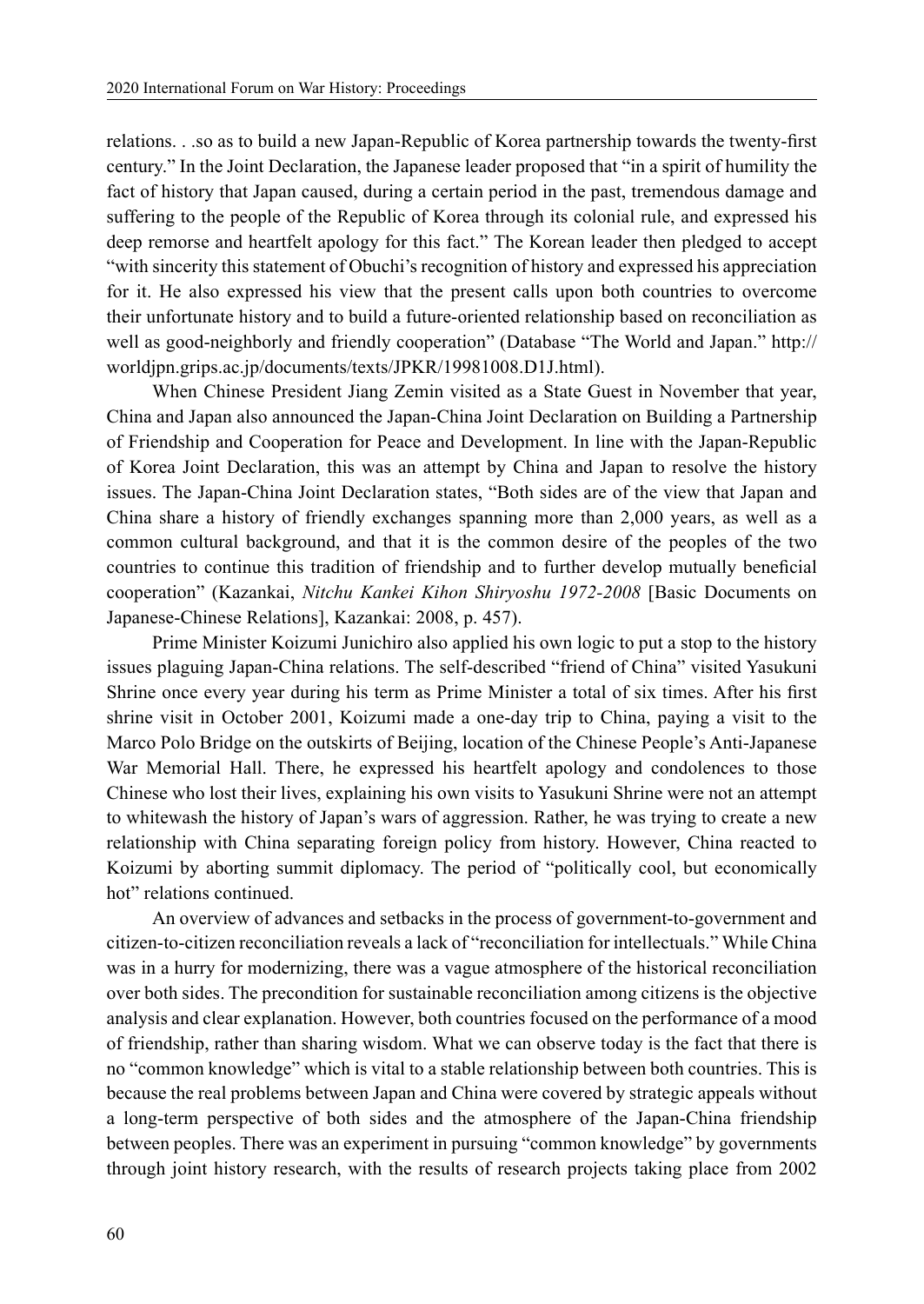between Japan and the Republic of Korea and from 2006 between Japan and China published. While this joint research was a major event in East Asian history reconciliation, unfortunately it did not have any impact on reconciliation at the level of the public.

So then, the third stage of history reconciliation is "intellectual reconciliation." Now, from the point of view of the intellectual reconciliation, what are the history issues? They are categorized into three groups. The first one is unsettled issues caused by war. In China these are known as the "remaining issues of history." Specifically, these are the issue of abandoned chemical weapons, the issue of comfort women, issue of former civilian workers from the Korean Peninsula, the issue of the forced transportation and labor of Chinese workers, and the issue of remaining Japanese in China.

In order to resolve the issue of abandoned chemical weapons, the Abandoned Chemical Weapons Office was established in the Prime Minister's Office (now the Cabinet Office) in April 1999. China also set up an office responsible for abandoned chemical weapons in the Ministry of Foreign Affairs and the Ministry of National Defense. However, due to restrictions on archives and diplomatic reasons, there has not been enough historical research on the issue.

In the second group, we have those issues arising from the gap between historical facts and historical interpretation. A representative example would include the question of Japan's colonial rule of Korea and Taiwan, the Tanaka Memorial forgery, the Fifteen-Year War theory, the origins of war between Japan and China, the number of people killed in the Nanjing Atrocities, and the fact and the historical evaluation of Chinese wartime collaboration ("puppet regimes") . There is a significant gap between Chinese and Japanese historians over the facts and interpretation of these issues. At times, these issues of historical interpretation spill over into political issues, directly affecting bilateral relations.

For example, when it comes to Chinese wartime collaboration's regime, many issues remain unclear. In the 1930s, a large number of these regimes backed by Japanese military force emerged in China. China calls these "false regimes," but among Japanese historians, it is felt that subjective value judgments should not be part of historical research. They claim that it is the mission of historical study to understand the multifaceted complexity of the occupied territorial regimes. We had better be prepared for a long road ahead when it comes to dialogue over the interpretation of East Asian history.

The third group consists of those issues that are bound up with politics and foreign policy. Examples are territorial issues such as the Senkaku Islands and Takeshima, visits by Japanese prime ministers to Yasukuni Shrine, and the textbook disputes. These issues have both historical and political or diplomatic aspects, but we have a responsibility to investigate them academically in the field of history, free of any political influence. The findings could be used to supply the academic evidence for reconciling their histories.

## **3. China in the World: The Path of China's Modern Diplomacy**

So then, how did China's transition from Hua-Yi (Sinocentricism) to the western modern world occur?

If we look at the characteristics of China's modern diplomacy, three periods become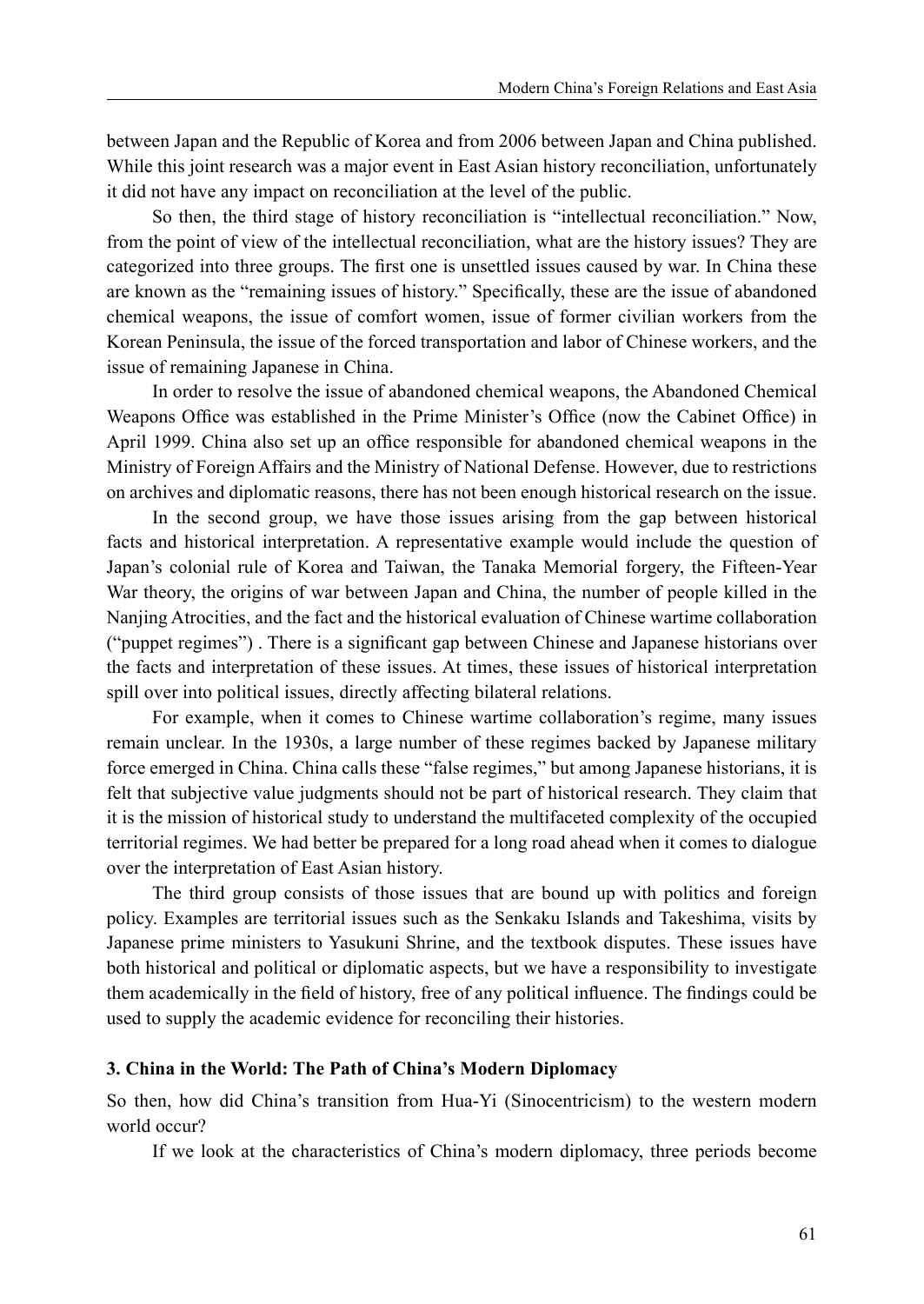evident. They are 1) the "traditional diplomacy period" from the Opium War to 1901, 2) the "modern diplomacy period" from the signing of the final protocol concerning to the Boxer Rebellion in 1901 to 1949 and 3) the "major country diplomacy period" since the foundation of the People's Republic of China.

The first period involved the pursuit of Hua-Yi ("Chinese-Barbarian") order(華 夷秩序)based on Confucian traditions. Following the Opium War, there was a switch of consciousness about foreign relations as "barbarian affairs(夷務)" to "Western affairs (洋務)." However, the tribute system with "vassal States (藩属)" and trade relations with the "outside of civilization  $(1.1/2)$ " were seen as privileges bestowed on foreigners. The objective of external relations was the maintenance of China's power. Modern international law and foreign relations were rejected. China was aware of it was falling behind the Great Powers at the time, but its humiliating experiences fed antiforeign sentiment and led to frequent actions against foreign nations such as the Boxer Incident. There was very little space for professional diplomats, perhaps the symbols of "modernization," and the views and experiences of consuls posted abroad were not reflected in government foreign policy.

The treaties signed with the Great Powers after the Opium War stipulating matters like territorial concessions, extraterritoriality or the jurisdiction of consular courts, tariff agreements and unilateral most favored nation status were extremely unequal for China. On the other hand, the denial of the Hua-Yi order, free trade, and freedom of internal travel, residence and evangelization ended up being elements promoting China's modernization. In recent years, debate over the "inequality" of these treaties has flared. Extraterritoriality, the symbol of the unequal treaties, the modernization of the Chinese justice system and tariff agreements have been highlighted as aspects that in fact promoted the internationalization of the Chinese economy.

Li Hongzhang, governor-general of Zhili Province before the First Sino-Japanese War, saw the infiltration of Western powers into China through commerce and evangelization as "the strangest situation in thousands of years." Some of the Chinese elites admitted that Europe had taken a long lead over Asia after the Enlightenment and sought a way for China to have its own Enlightenment. Following the Second Opium War, Qing Dynasty began to prepare a modern diplomatic system, such as establishing the Office for the General Management of Affairs Concerning the Various Countries. At the time, moves aiming to modernize China by bringing in Western technologies and investment was called "Western affairs." In order to progress Western affairs, Jiangnan Manufacturing Bureau, the Foochow Arsenal, the China Merchants Steam Navigation Company Limited and the Jiangnan Shipyard were founded and a new education system implemented. The Foochow Arsenal Naval College and Beiyang Naval Academy were leading educational facilities that contributed to the development of naval officers with modern knowledge.

However, the Qing's reforms were limited. At the height of the "the Western affairs movement" on January 26, 1876, governor-general of Zhili Province and Beiyang Trade Minister Li Hongzhang held talks with Mori Arinori, the Envoy Extraordinary and Minister Plenipotentiary from Japan. When Mori was asked by Li about the good plan for revitalization of the Qing Dynasty, he replied, "Unless your country produces another 30 Li Hongzhangs, it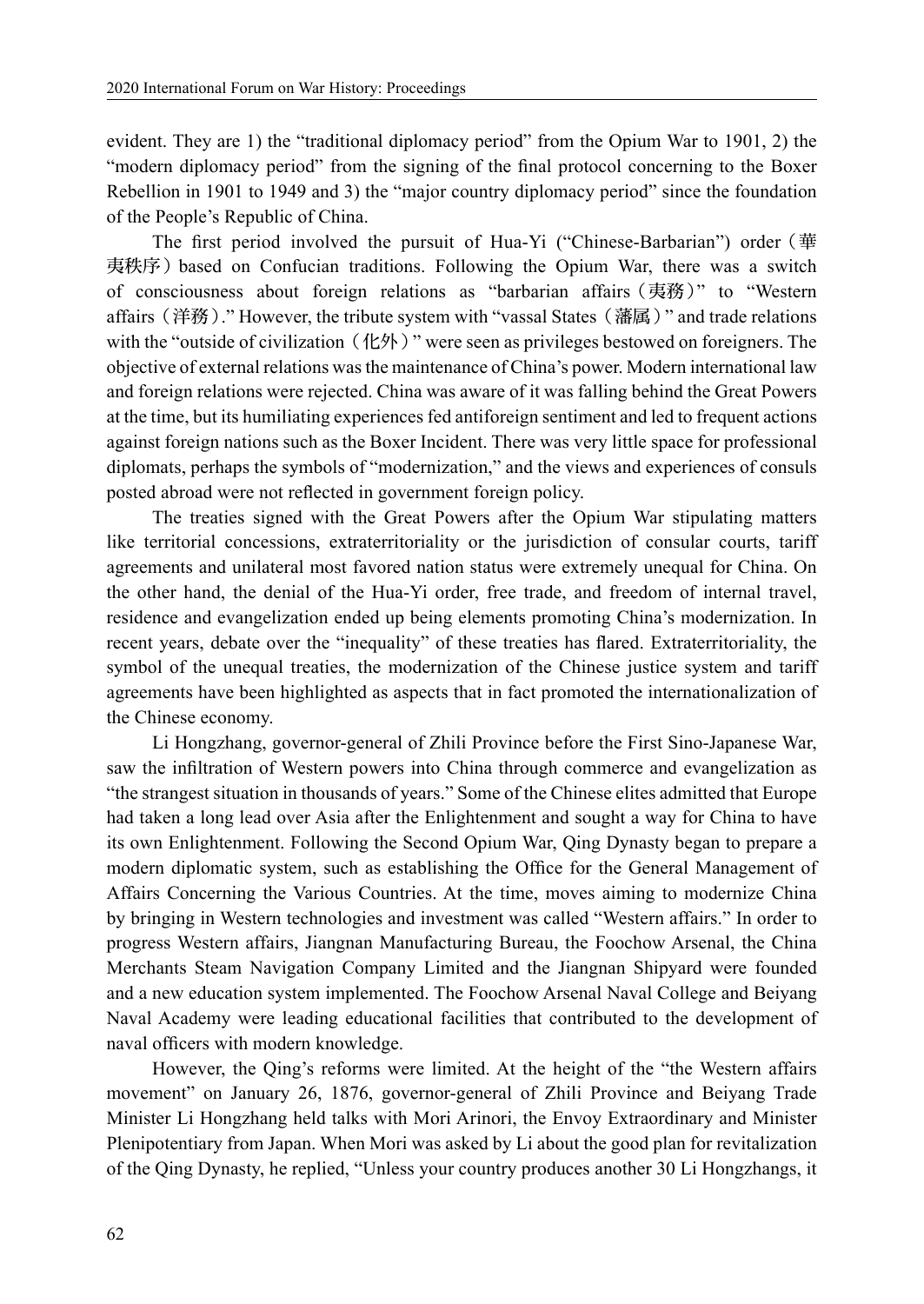will be difficult" (Documents on Japanese Foreign Policy, Vol. 9, p. 171).

Certainly, "Western affairs" did achieve some results, but reform bureaucrats like Li were few and far between within the Qing Dynasty. Nor did Li himself give any thought to venturing into systemic reform. In the eyes of Chinese scholars before the First Sino-Japanese War, the reforms after the Meiji Restoration in Japan that introduced Western institutions were not necessarily a model to follow. The Japanese invasion of Taiwan and Ryukyu disposition dismayed the Chinese intellectuals, who hoped that "China and Japan would cooperate singlemindedly and help one another" (Wang Tao, "Xingyahui yidu qibi" [Xing Ya Hui should eliminate its defects], in *Shinpen Genten Chugoku Kindai Shisoshi* [New edition: History of Modern Chinese Thought], vol. 2, p. 198).

However, even as they saw the rise of Japan in Asia, China did not overcome its sense of superiority as a "celestial empire." The superiority complex was above all moral. The view of the international order among Chinese scholars was colored by this traditional moral framework. When it came to international relations, they believed that "influencing people morally is best, followed by a combination of morality and power, building mutual trust through honor" (ibid.). Due to the superstitious belief in its historic superiority and pride in 30 years of Western reform, officials were infected with overconfidence in the power and might of China. Following the outbreak of the First Sino-Japanese War on August 28, 1894, Shen Bao wrote a declaration for Japan, warning that "We the Celestial Kingdom have the largest national territory, the most people, the deepest purse and elite soldiers. China is ten times stronger than Japan....Should Japan admit its mistake, China will do no harm to either the territory or the people of Japan. If it does not, our great army will overrun your country and all will burn." The opening of hostilities by the Qing dynasty was due in part to its self-perception and its perception of Japan.

From the start of the 1890s, Japan and China were increasingly cautious and suspicious of one another as they sought to improve their own status amid the sense of crisis engendered by the aggressive penetration of Western powers into Asia.

Meanwhile, following the Second Opium War, Qing dynasty faced risks to its rule and while it emphasized its status as an imperial power, it was loosening its grip over the Korean peninsula. At the conclusion of the Sino-Japanese Friendship and Trade Treaty at Tianjin in 1873, Ambassador Soejima Taneomi and others, who had proceeded to Beijing, were told by the Office for the General Management of Affairs Concerning the Various Countries that with regard to Korea, "the Tributary system had to be adhered to, but it would not influence domestic affairs" (Documents on Japanese Foreign Policy, Vol. 6, p. 160). In other words, the Qing would maintain its formal imperial status with regard to Korea, but not intrude up on its domestic affairs. Regarding the inviolability and preservation of Korea, a tentative understanding was established between Japan and the Qing dynasty (Harada Keichi, *Nisshin, Nichiro Senso* [The Sino-Japanese and Russo-Japanese Wars], Iwanami Shoten, p. 53).

The second period of diplomacy covered the New Policies of the late Qing, the Beiyang government that emerged after the 1911 Revolution and later the Nationalist government. The goal of Chinese foreign policy at the time was to establish equal relations with foreign countries as a modern nation. The key point here was that diplomacy was led by professional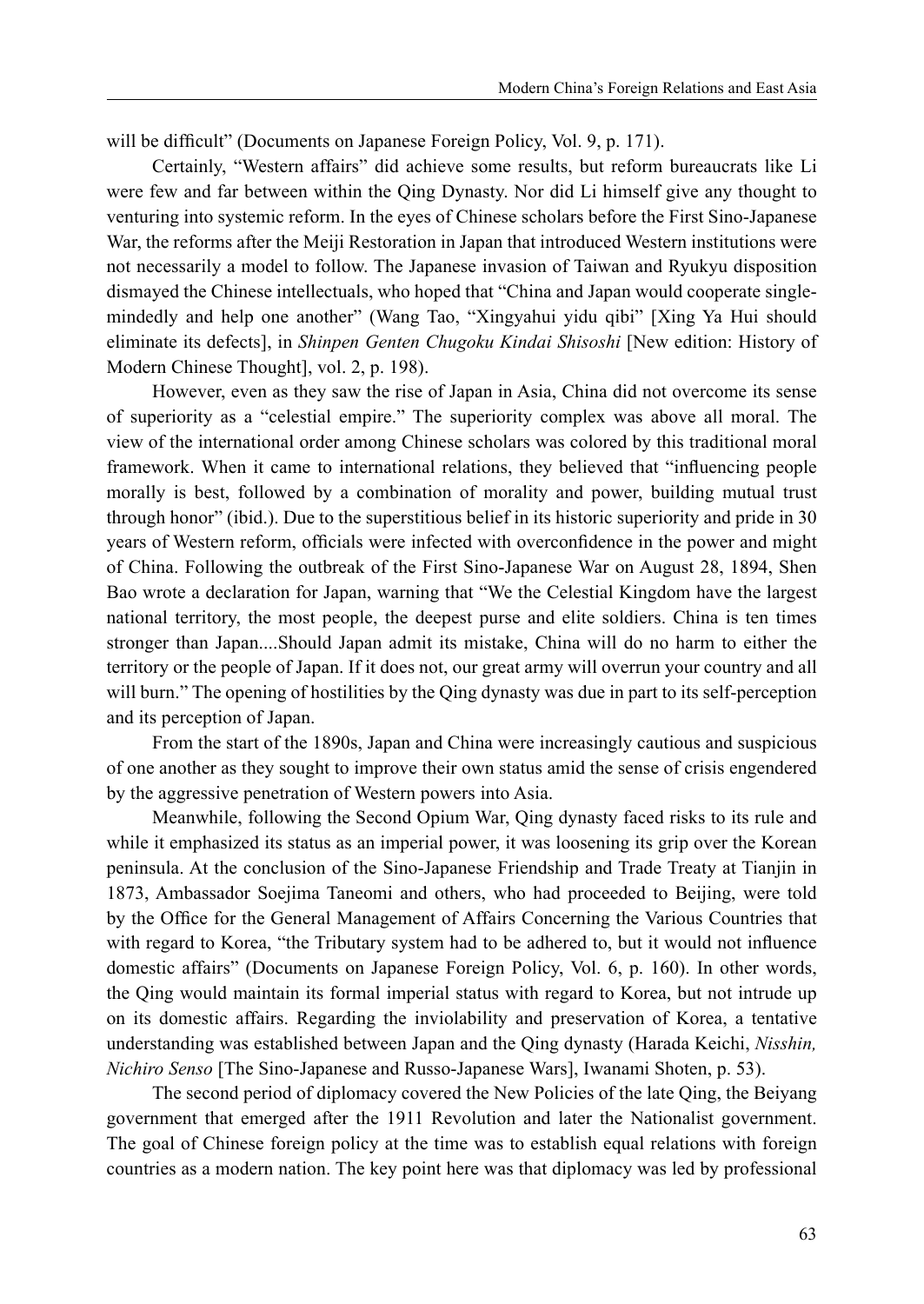diplomats with experience of studying abroad and working in diplomatic missions overseas. Professional diplomats of the Beiyang government, such as Wellington Koo, Yan Huiqing and Alfred Sao-ke Sze, understood the modern treaty system. Therefore, the diplomacy of the Beiyang government prepared the groundwork to break down the "unequal treaty" system.

In an era where the "revolutionary" view of history predominated, the foreign policies of the Beiyang government and Nationalist government were seen as either "revolutionary diplomacy" or "capitulation diplomacy." However, the main achievements that time were from the treaty revision diplomacy. In August 1917, China declared war on Germany and Austria and simultaneously abrogated its treaties with the two countries. China's stance was welcomed by Great Britain, the United States and Japan, which declared their support for China as a "great power." China redeemed the German and Austrian concessions and announced the abolition of extraterritorial privileges the countries had enjoyed. In 1919, the Chinese representative to the Paris Peace Conference refused to sign the Treaty of Versailles in protest at the handover of the Shandong concession to Japan. This effort resulted in the China-Germany peace agreement of 1921. China took the opportunity of the Russian revolution to bring a de facto end to its concessions, forced it into relinquishing its extraterritorial privileges in China (Tou Keika, "Kokusai Shakai to Chugoku Gaiko [The International Community and China's Diplomacy], in *20 Seiki Chugokushi 2* [The Chinese History of the 20th Century, Vol. 2], University of Tokyo Press, 2009). In the era of the Nationalist government from 1928, Foreign Minister Wang Zhengting led a series of negotiations with the Great Powers to restore China's tariff autonomy. By 1930 the Nationalist government had concluded tariff agreements with the United States, Great Britain and Japan to restore China's tariff autonomy, fulfilling a long-held ambition for China. Once the dust had settled on the Manchurian Incident, the Nationalist government opened negotiations with Great Britain and the United States on the abolition of extraterritorial rights. When the Pacific War broke out, Great Britain and the United States acceded to China's wishes in the fight against Japan. Japan also acceded to treaty revisions with the Wang Jingwei regime (which governed regions seized by Japan) in the fight against Great Britain and the United States. As a result, China achieved the long-held goal of eliminating all unequal treaties in 1943.

In this period, the Republic of China deliberately gained the status of great power. At the establishment of League of Nations, China was unable to even obtain one of the four non-permanent seats, let alone a permanent one. However, Wellington Koo, ambassador to Great Britain and representing China in the first session of League of Nations from November to December 1920, claimed the principle of geographical distribution of seats and gained the assent of Asia and South America. As a result, China won a non-permanent seat along with Spain, Brazil and Belgium (ibid).

When the Pacific War broke out, T.V. Soong, head of the foreign delegation of the Nationalist government, signed the Declaration of United Nations as one of the major countries on January 1, 1942. For China, which had lost its great power status through the Opium Wars and the Sino-Japanese War to sign an international treaty as one of the Four Powers, was cheered as a historic turning point for China's modern diplomacy. It goes without saying that the improved status of China in the international community was the outcome of diplomacy to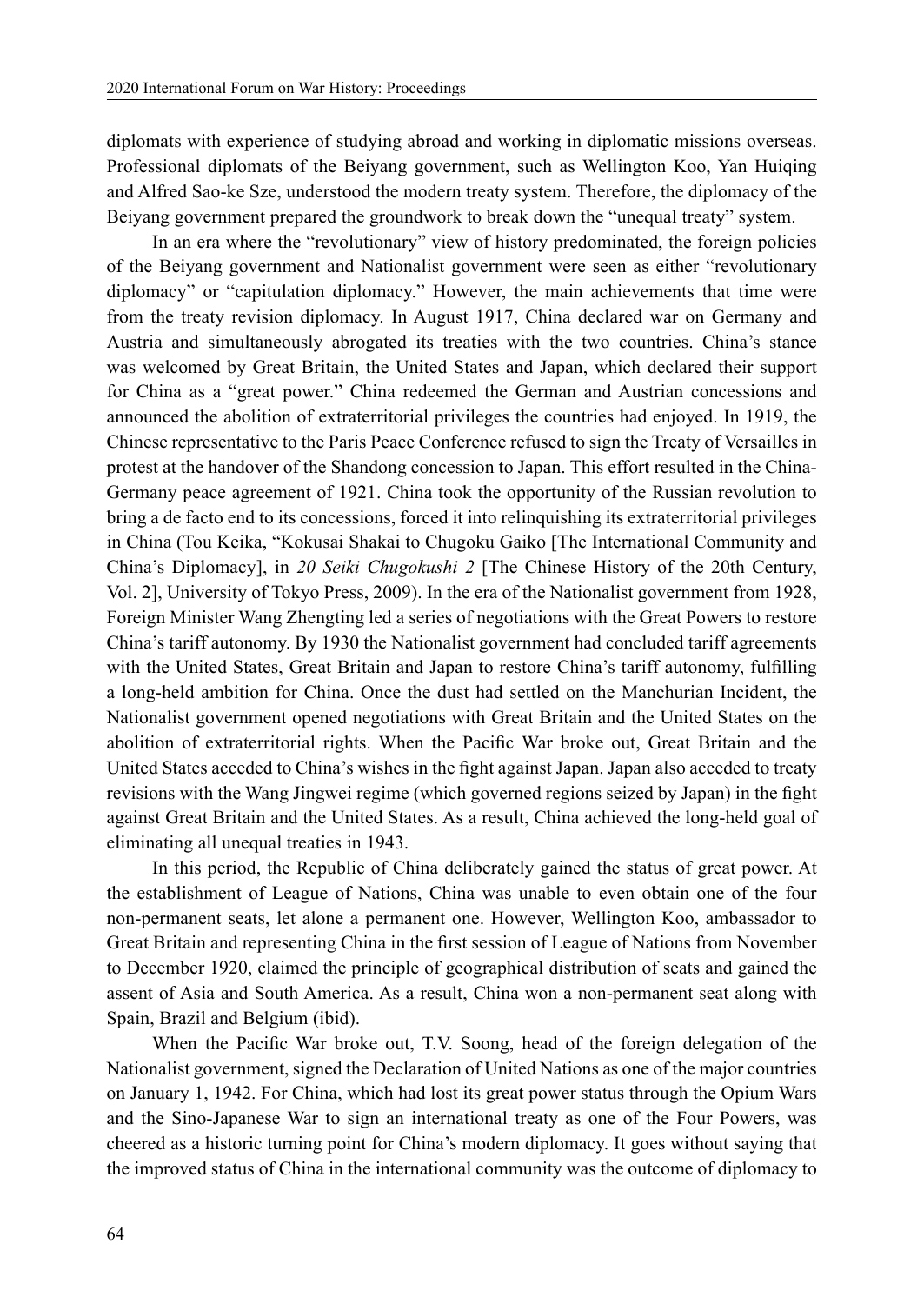draw closer to the Great Britain and the United States amid its war with Japan. Supporting this diplomacy was the mastery of modern international relations by foreign-educated diplomats and scholars like China's ambassador to the US, Hu Shih. Of course, President Roosevelt's empathy and support for China also played a major role. (Shi Yuanhua et al., *Chuka Minkokushi* [History of the Repiblic of China], vol.10, Chung Hwa Book, p. 12).

The establishment of the China theater was another symbol of China's improved status. On December 29, 1941, General Marshall recommended to President Roosevelt the establishment of the China theater which had jurisdiction over eastern Burma, Thailand and the Indonesian region. The President agreed to this proposal, with the exception of Burma. On December 31, Roosevelt sent the following telegram to Chiang Kai-shek:

"I propose that Your Excellency should take responsibility for commanding the Allied forces active now and in future within China with the consent of the governments of Great Britain and the Netherlands. I have also proposed that your China theater should have jurisdiction over Indochina and Thailand where the Allied forces expected to reach. And in order for the high command to execute this, I believe that a Staff Office of the Combined Plans and Operations should be settled with the participation of representatives of China, the United States and Great Britain forthwith" (Tei Shukesu, Sou Hei, eds. Collection of Documents of Chiang Kai-shek, vol. 2. Misuzu Shobo, p. 1063).

Of course, it is doubtful that the United States and Great Britain treated China as an equal (Shi Yuanhua et al., vol. 10, p. 13). However, it cannot be denied that the establishment of the China theater following the Declaration of United Nations solidified China's status as a great power.

On November 18, 1943, Chiang Kai-shek left China to attend the Cairo Conference at the invitation of President Roosevelt and Prime Minister Churchill (The Chronological Events, Vol. 55). Talks between Roosevelt and Chiang Kai-shek on November 23 would be important to the content of the Cairo Declaration, postwar Japan and the formation of the postwar international order. The establishment of the United Nations was decided at the Dumbarton Oaks Conference in April 1945 and China became a founding nation of it. Elite diplomats and scholars with special expertise like Wellington Koo and Wang Chong-hui contributed to the establishment of China's status as a great power through cooperation with the Allies.

Going back a little further, the diplomacy of the Chiang Kai-shek and Wang Jingwei Nationalist governments in the 1930s was led by diplomats who knew Japan. Gao Zongwu, who played a leading role in diplomacy toward Japan, reminisces as follows.

"Until then, Chinese diplomacy had been principally concerned with the West. China was traditionally focused on Great Britain and the United States, and they placed their faith in these western countries. Most officials in the foreign ministry had studied in those countries. At least they had to understand English. Those diplomats were also in charge of Japan affairs.

China paid little heed to its neighbor, Japan. People had no doubt that establishing good relations with Great Britain and the United States would making it easy to deal with Japan. Japanese people said that the Chinese had been poisoned by Anglo-American culture and they were strongly dissatisfied with it. Great Britain and the United States had built a lot of mission schools in China and were developing a great number of the pro-British and Americans.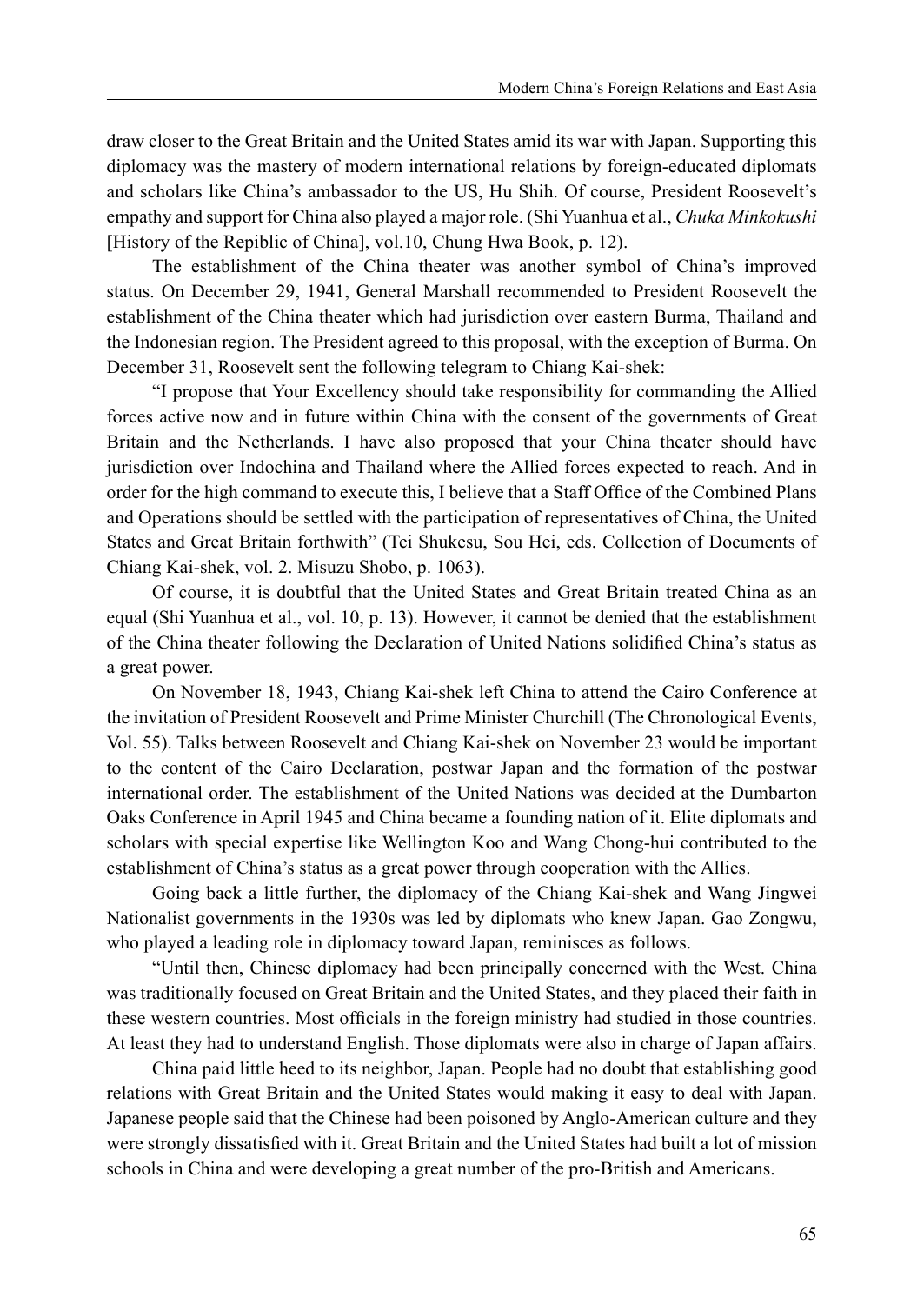After the Manchurian Incident, it became clear that League of Nations was not working. Those people who had spoken highly of League of Nations lost their confidence. The government began to focus on the Japanese problem. Among the minister and vice-ministers of the foreign ministry, there was an implicit understanding that there needed to be at least one Japan hand" (Gao Zongwu, *Nippon Shinso* [The Truth of Japan], Hunan Education Publishing House, 2008).

Chiang Kai-shek promoted as many specialist diplomats as possible in pursuit of national interests amid international cooperation. The polity was a "party-state," but in foreign affairs he favored international cooperation and actively promoted expertise for diplomacy.

Then, in the third period, we have the diplomacy of the People's Republic of China. This can be broken down into Mao Zedong period (revolutionary diplomacy), the Deng Xiaoping period ("bide your time" diplomacy) and the Xi Jinping period (major country diplomacy).

Mao Zedong proclaimed China the "center of world revolution" (a "major country") and did not stint with support of Communist regimes in Korea and Vietnam. Diplomacy was based on Mao's world view and strategy, leaving no room for expertly trained diplomats to conceive diplomatic strategy or plan foreign policy. As pointed out by many researchers, the decision to "lean to one side" and commit to the Soviet Union, to join the Korean War and to intervene in the Vietnam War arose from Mao's traditional view of international relations. Deng Xiaoping, who moved China onto the path of modernization, changed the diplomatic strategy to one of "keep a low profile and bide your time" in acknowledgement of the errors of the Mao era. This involved returning to international cooperation as well as a focus on developing specialist diplomatic personnel. There was a partial return to foreign policy led by expert diplomats, resulting in the peaceful global environment required to build up a modernized China, such as WTO membership. However, the "major counrty diplomacy" based on the concept of "the great rejuvenation of the Chinese nation" declared by Xi Jinping has been difficult for professional diplomats to input their ideas into. The One Belt One Road initiative and the economic order it seeks to impose has raised the suspicions of the international community as a return to traditional Sino-centric diplomacy.

Surveying modern Chinese diplomacy, we can say that the 30-odd years of elite diplomatic corps-driven foreign policy under the Nationalist government–the second period of Chinese diplomacy–was exceptional. Meanwhile, the first and third period were fundamentally linked by their traditional diplomatic concepts and methods. The period of Nationalist government sandwiched between them saw expert diplomats leading foreign policy and the development of genuine diplomatic negotiation with Western countries. However, the People's Republic of China saw the revival of "traditional diplomacy" based on the Chinese worldview. What has China's traditional diplomacy brought to Asia and the world's understanding of China? Meanwhile, can diplomacy that pursues national interest by a worldview and methods that are oriented to tradition become a diplomacy that accounts for the consciousness of individual citizens? In short, to what extent does China's diplomacy reflect the country itself?

On the other hand, to what extent has thinking about modern diplomacy, international relations and international law penetrated among Chinese citizens in the course of China's modern history of 150 years? It is undeniable that the achievement of China's process of